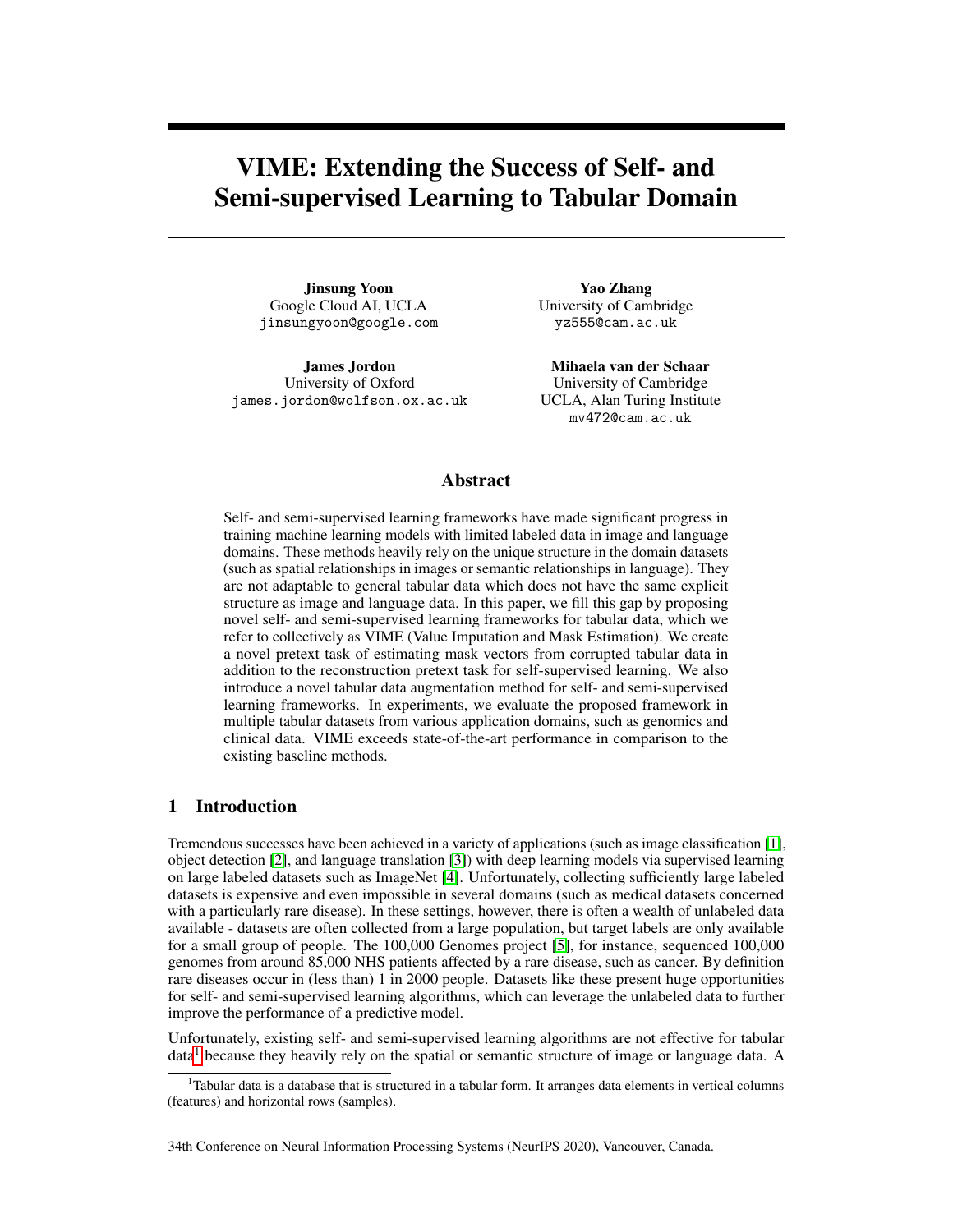standard self-supervised leaning framework designs a (set of) pretext task(s) to learn informative representations from the raw input features. For the language domain, BERT introduces 4 different pretext tasks (e.g. predicting future words from previous words) to learn representations of the language data [\[6\]](#page-9-5). In the image domain, rotation [\[7\]](#page-9-6), jigsaw puzzle [\[8\]](#page-9-7), and colorization [\[9\]](#page-9-8) can be utilized as pretext tasks to learn representations of the images. Standard semi-supervised learning methods also suffer from the same problem, since the regularizers they use for the predictive model are based on some prior knowledge of these data structures. For example, the consistency regularizer encourages the predictive model to have the same output distribution on a sample and its augmented variants, e.g. an image and its rotated variants [\[7\]](#page-9-6), or two images and their convex combination(s) [\[10\]](#page-9-9). The notion of rotation simply does not exist in tabular data. Moreover, in many settings, variables are often categorical, and do not admit meaningful convex combinations. Even in a setting where all variables are continuous, there is no guarantee that the data manifold is convex and as such taking convex combinations will either generate out-of-distribution samples (therefore degrading model performances) or be restricted to generating samples that are very close to real samples (limiting the effectiveness of the data augmentation), for more details see the Supplementary Materials (Section 4).

Contribution: In this paper, we propose novel self- and semi-supervised learning frameworks for tabular data. For self-supervised learning, we introduce a novel pretext task, *mask vector estimation* in addition to *feature vector estimation*. To solve those pretext tasks, an encoder function learns to construct informative representations from the raw features in the unlabeled data. For semi-supervised learning, we introduce a novel tabular data augmentation scheme. We use the trained encoder to generate multiple augmented samples for each data point by masking each point using several different masks and then imputing the corrupted values for each masked data point. Finally, we propose a systematic self- and semi-supervised learning framework for tabular data, VIME (Value Imputation and Mask Estimation), that combines our ideas to produce state-of-the-art performances on several tabular datasets with a few labeled samples, from various domains.

# 2 Related Works

Self-supervised learning (Self-SL) frameworks are representation learning methods using unlabeled data. It can be categorized into two types: using pretext task(s) and contrastive learning. Most existing works with pretext tasks are appropriate only for images or natural language: (i) surrogate classes prediction (scaling and translation) [\[11\]](#page-9-10), (ii) rotation degree predictions [\[7\]](#page-9-6), (iii) colorization [\[9\]](#page-9-8), (iv) relative position of patches estimation [\[12\]](#page-9-11), (v) jigsaw puzzle solving [\[8\]](#page-9-7), (vi) image denoising [\[13\]](#page-9-12), (vii) partial-to-partial registration [\[14\]](#page-9-13), and (viii) next words and previous words predictions [\[6\]](#page-9-5). Most existing works with contrastive learning are also applicable only for image or natural languages due to their data augmentation scheme, and temporal and spatial relationships for defining the similarity: (i) contrastive predictive coding [\[15,](#page-9-14) [16\]](#page-9-15), (ii) contrastive multi-view coding [\[17\]](#page-10-0), (iii) SimCLR [\[18\]](#page-10-1), (iv) momentum contrast [\[19,](#page-10-2) [20\]](#page-10-3).

There is some existing work on self-supervised learning which can be applied to tabular data. In Denoising auto-encoder [\[21\]](#page-10-4), the pretext task is to recover the original sample from a corrupted sample. In Context Encoder [\[22\]](#page-10-5), the pretext task is to reconstruct the original sample from both the corrupted sample and the mask vector. The pretext task for self-supervised learning in TabNet [\[23\]](#page-10-6) and TaBERT [\[24\]](#page-10-7) is also recovering corrupted tabular data.

In this paper, we propose a new pretext task: to recover the mask vector, in addition to the original sample with a novel corrupted sample generation scheme. Also, we propose a novel tabular data augmentation scheme that can be combined with various contrastive learning frameworks to extend the self-supervised learning to tabular domains.

Semi-supervised learning (Semi-SL) frameworks can be categorized into two types: entropy minimization and consistency regularization. Entropy minimization encourages a classifier to output low entropy predictions on unlabeled data. For instance, [\[25\]](#page-10-8) constructs hard labels from high-confidence predictions on unlabeled data, and train the network using these pseudo-labels together with labeled data in a supervised way. Consistency regularization encourages some sort of consistency between a sample and some stochastically altered version of itself.  $\Pi$ -model [\[26\]](#page-10-9) uses an  $L_2$  loss to encourage consistency between predictions. Mean teacher [\[27\]](#page-10-10) uses an  $L_2$  loss to encourage consistency between the intermediate representations. Virtual Adversarial Training (VAT) [\[28\]](#page-10-11) encourages prediction consistency by minimizing the maximum difference in predictions between a sample and multiple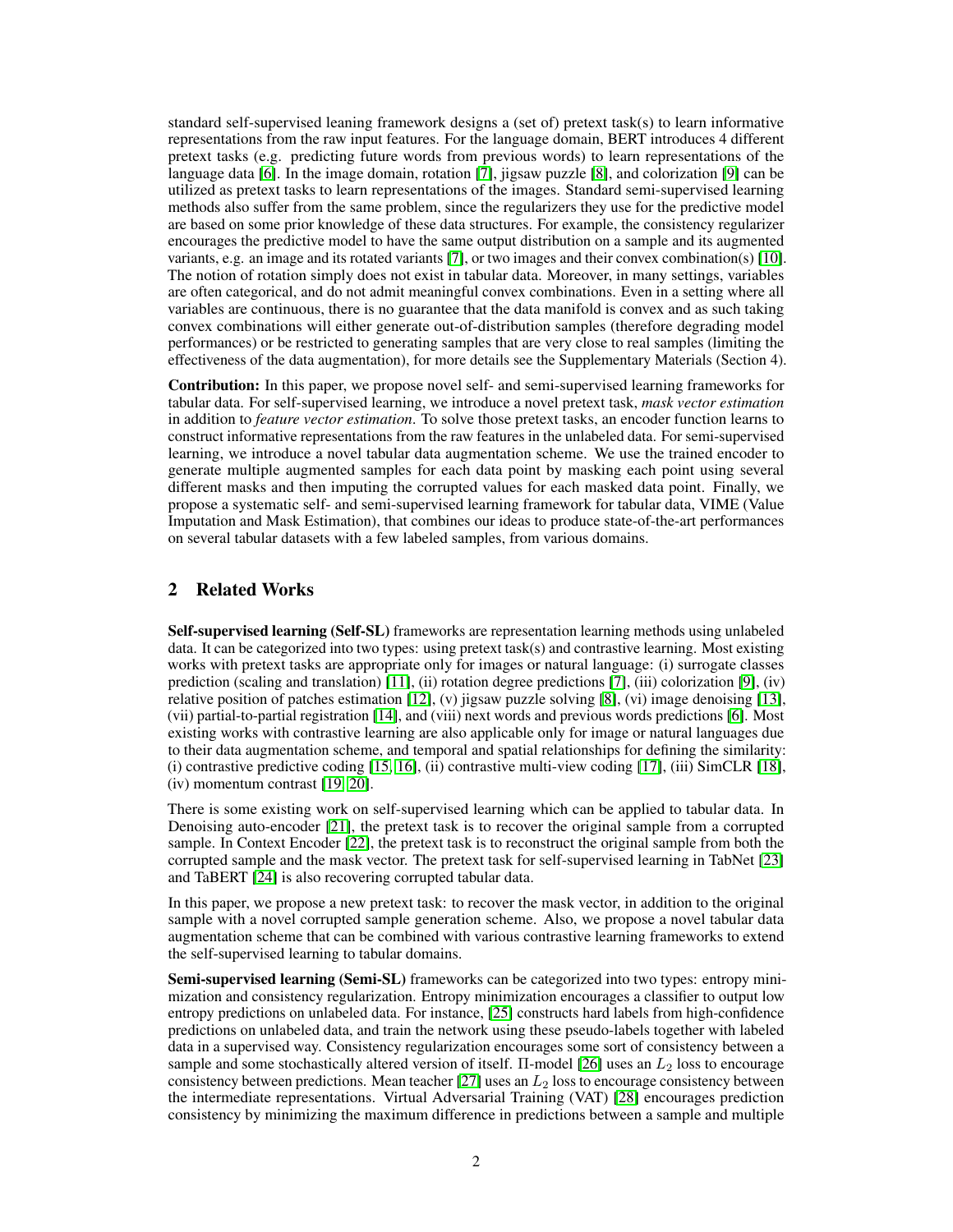augmented versions. MixMatch [\[29\]](#page-10-12) and ReMixMatch [\[30\]](#page-10-13) combine entropy minimization with consistency regularization in one unified framework with MixUp [\[10\]](#page-9-9) as the data augmentation method. There is a series of interesting works on graph-based semi-supervised learning [\[31,](#page-10-14) [32,](#page-10-15) [33\]](#page-10-16) which consider a special case of network data where samples are connected by a given edge, i.e. a citation network where an article is connected with its citations. Here, we introduce a novel data augmentation method for general tabular data which can be combined with various semi-supervised learning frameworks to train a predictive model in a semi-supervised way.

## <span id="page-2-0"></span>3 Problem Formulation

In this section, we introduce the general formulation of self- and semi-supervised learning. Suppose we have a small labeled dataset  $\mathcal{D}_l = {\mathbf{x}_i, y_i}_{i=1}^{N_l}$  and a large unlabeled dataset  $\mathcal{D}_u = {\mathbf{x}_i}_{i=N_l+1}^{N_l+N_u}$ where  $N_u \gg N_l$ ,  $\mathbf{x}_i \in \mathcal{X} \subseteq \mathbb{R}^d$  and  $y_i \in \mathcal{Y}$ . The label  $y_i$  is a scalar in single-task learning while it can be given as a multi-dimensional vector in multi-task learning. We assume every input feature  $x_i$ in  $D_l$  and  $D_u$  is sampled i.i.d. from a feature distribution  $p_X$ , and the labeled data pairs  $(x_i, y_i)$  in  $D_l$ are drawn from a joint distribution  $p_{X,Y}$ . When only limited labeled samples from  $p_{X,Y}$  are available, a predictive model  $f : \mathcal{X} \to \mathcal{Y}$  solely trained by supervised learning is likely to overfit the training samples since the empirical supervised loss  $\sum_{i=1}^{N_l} l(f(\mathbf{x}_i), y_i)$  we minimize deviates significantly from the expected supervised loss  $\mathbb{E}_{(x,y)\sim p_{X,Y}}[l(f(x), y)]$ , where  $l(\cdot, \cdot)$  is some standard supervised loss function (e.g. cross-entropy).

#### 3.1 Self-supervised learning

Self-supervised learning aims to learn informative representations from unlabeled data. In this subsection, we focus on self-supervised learning with various self-supervised/pretext tasks for a pretext model to solve. These tasks are set to be challenging but highly relevant to the downstream tasks that we attempt to solve. Ideally, the pretext model will extract some useful information from the raw data in the process of solving the pretext tasks. Then the extracted information can be utilized by the predictive model  $f$  in the downstream tasks. In general, self-supervised learning constructs an encoder function  $e : \mathcal{X} \to \mathcal{Z}$  that takes a sample  $\mathbf{x} \in \mathcal{X}$  and returns an informative representation  $z = e(x) \in \mathcal{Z}$ . The representation z is optimized to solve a pretext task defined with a pseudo-label  $y_s \in \mathcal{Y}_s$  and a self-supervised loss function  $l_{ss}$ . For example, the pretext task can be predicting the rotation degree of some rotated image in the raw dataset, where  $y_s$  is the true rotation degree and  $l_{ss}$  is the squared difference between the predicted rotation degree and  $y_s$ . We define the pretext predictive model as  $h : \mathcal{Z} \to \mathcal{Y}_s$ , which is trained jointly with the encoder function e by minimizing the expected self-supervised loss function  $l_{ss}$  as follows,

$$
\min_{e,h} \mathbb{E}_{(\mathbf{x}_s, y_s) \sim p_{X_s, Y_s}} \left[ l_{ss}(y_s, (h \circ e)(\mathbf{x}_s)) \right]
$$
\n(1)

where  $p_{X_s,Y_s}$  is a pretext distribution that generates pseudo-labeled samples  $(\mathbf{x}_s, y_s)$  for training the encoder  $e$  and pretext predictive model  $h$ . Note that we have sufficient samples to approximate the objective function above since for each input sample in  $\mathcal{D}_u$ , we can generate a pretext sample  $(\mathbf{x}_s, y_s)$ for free, e.g. rotating an image  $\mathbf{x}_i$  to create  $\mathbf{x}_s$  and taking the rotation degree as the label  $y_s$ . After training, the encoder function  $e$  can be used to extract better data representations from raw data for solving various downstream tasks. Note that in settings where the downstream task (and a loss for it) are known in advance, the encoder can be trained jointly with the downstream task's model.

#### 3.2 Semi-supervised learning

Semi-supervised learning optimizes the predictive model  $f$  by minimizing the supervised loss function jointly with some unsupervised loss function defined over the output space  $\mathcal Y$ . Formally, semi-supervised learning is formulated as an optimization problem as follows,

$$
\min_{f} \mathbb{E}_{(\mathbf{x},y)\sim p_{XY}}\left[l(y,f(\mathbf{x}))\right] + \beta \cdot \mathbb{E}_{\mathbf{x}\sim p_{X},\mathbf{x}'\sim \tilde{p}_{X}(\mathbf{x}'|\mathbf{x})}\left[l_{u}(f(\mathbf{x}),f(\mathbf{x}'))\right]
$$
(2)

where  $l_u : \mathcal{Y} \times \mathcal{Y} \to \mathbb{R}$  is an unsupervised loss function, and a hyperparameter  $\beta \geq 0$  is introduced to control the trade-off between the supervised and unsupervised losses.  $x'$  is a perturbed version of **x** assumed to be drawn from a conditional distribution  $\tilde{p}_X(\mathbf{x}'|\mathbf{x})$ . The first term is estimated using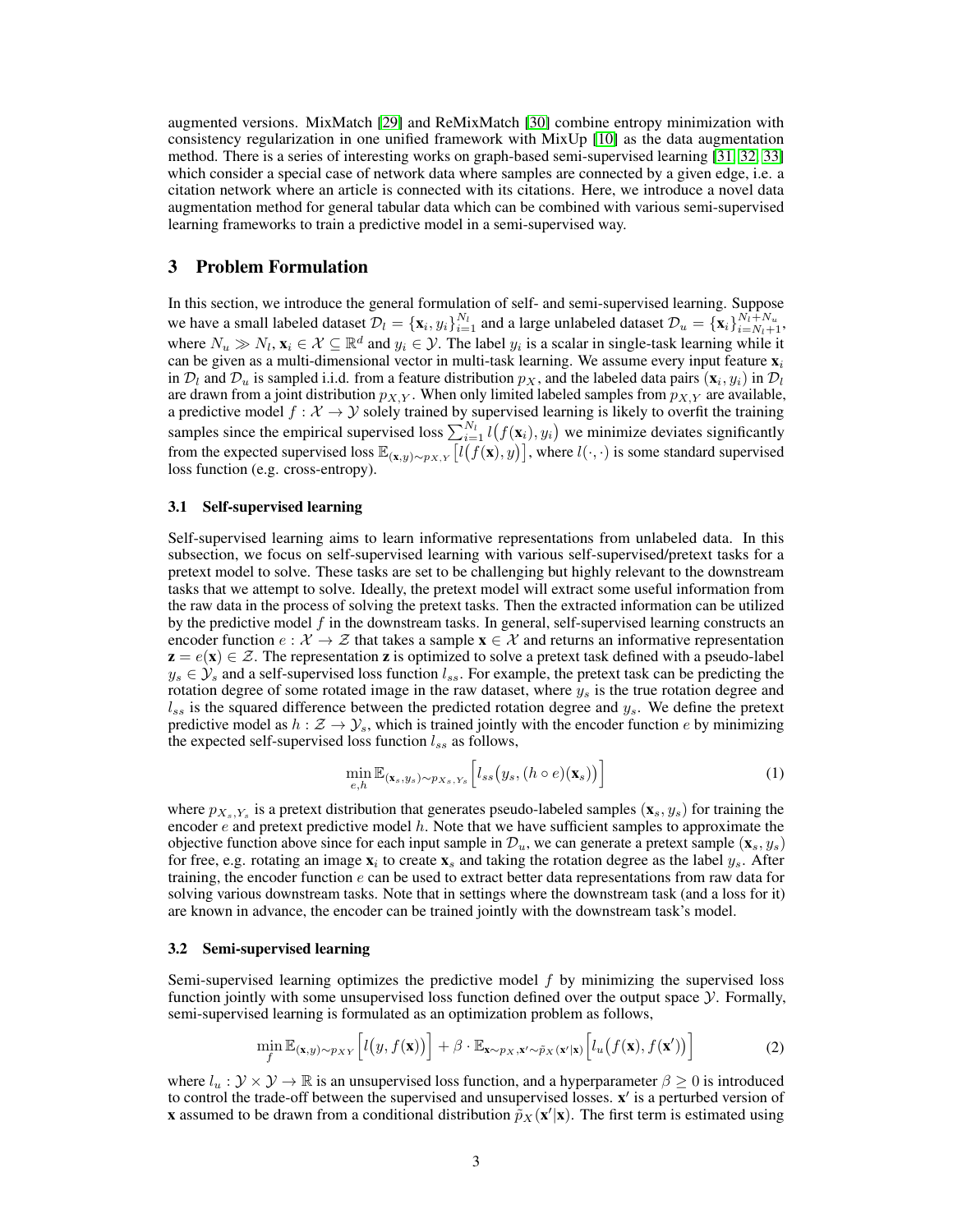<span id="page-3-1"></span>

Figure 1: Block diagram of the proposed self-supervised learning framework on tabular data. (1) Mask generator generates binary mask vector  $(m)$  which is combined with an input sample  $(x)$  to create a masked and corrupted sample  $(\tilde{\mathbf{x}})$ , (2) Encoder (e) transforms  $\tilde{\mathbf{x}}$  into a latent representation (z), (3) Mask vector estimator ( $s_m$ ) is trained by minimizing the cross-entropy loss with **m**, feature vector estimator  $(s_r)$  is trained by minimizing the reconstruction loss with **x**, (4) Encoder (e) is trained by minimizing the weighted sum of both losses.

the small labeled dataset  $\mathcal{D}_l$ , while the second term is estimated using all input features in  $\mathcal{D}_u$ . The unsupervised loss function  $(l_u)$  is often inspired by some prior knowledge of the downstream task. For example, consistency regularization encourages the model  $f$  to produce the same output distribution when its inputs are perturbed  $(x')$ .

## 4 Proposed Model: VIME

In this section, we describe VIME, our systematic approach for self- and semi-supervised learning for tabular data (block diagram can be found in the Supplementary Materials)). We first propose two pretext tasks in self-supervised learning, then we develop an unsupervised loss function in semisupervised learning using the encoder learned from the pretext tasks via self-supervised learning.

## 4.1 Self-supervised learning for tabular data

We introduce two pretext tasks: *feature vector estimation* and *mask vector estimation*. Our goal is to optimize a pretext model to recover an input sample (a feature vector) from its corrupted variant, at the same time as estimating the mask vector that has been applied to the sample.

In our framework, the two pretext tasks share a single pretext distribution  $p_{X_s,Y_s}$ . First, a mask vector generator outputs a binary mask vector  $\mathbf{m} = [m_1, ..., m_d]^\top \in \{0, 1\}^d$  where  $m_j$  is randomly sampled from a Bernoulli distribution with probability  $p_m$  (i.e.  $p_m = \prod_{j=1}^d \text{Bern}(m_j | p_m)$ ). Then a pretext generator  $g_m: \mathcal{X} \times \{0,1\}^d \to \mathcal{X}$  takes a sample **x** from  $\mathcal{D}_u$  and a mask vector **m** as input, and generates a masked sample  $\tilde{\mathbf{x}}$ . The generating process of  $\tilde{\mathbf{x}}$  is given by

<span id="page-3-0"></span>
$$
\tilde{\mathbf{x}} = g_m(\mathbf{x}, \mathbf{m}) = \mathbf{m} \odot \bar{\mathbf{x}} + (1 - \mathbf{m}) \odot \mathbf{x}
$$
 (3)

where the j-th feature of  $\bar{x}$  is sampled from the empirical distribution  $\hat{p}_{X_j} = \frac{1}{N_u} \sum_{i=N_l+1}^{N_l+N_u} \delta(x_j =$  $x_{i,j}$ ) where  $x_{i,j}$  is the j-th feature of the i-th sample in  $\mathcal{D}_u$  (i.e. the empirical marginal distribution of each feature). - see Figure 3 in the Supplementary Materials for further details. The generating process in Equation [\(3\)](#page-3-0) ensures the corrupted sample  $\tilde{\mathbf{x}}$  is not only tabular but also similar to the samples in  $\mathcal{D}_u$ . Compared with standard sample corruption approaches, e.g. adding Gaussian noise to, or replacing zeros with the missing features, our approach generates  $\tilde{\mathbf{x}}$  that is more difficult to distinguish from x. This difficulty is crucial for self-supervised learning, which we will elaborate more in the following sections.

There are two folds of randomness imposed in our pretext distribution  $p_{X_s,Y_s}$ . Explicitly, **m** is a random vector sampled from a Bernoulli distribution. Implicitly, the pretext generator  $g_m$  is also a stochastic function whose randomness comes from  $\bar{x}$ . Together, this randomness increases the difficulty in reconstructing  $\bf{x}$  from  $\bf{\tilde{x}}$ . The level of difficulty can be adjusted by changing the hyperparameter  $p_m$ , the probability in  $\text{Bern}(\cdot|p_m)$ , which controls the proportion of features that will be masked and corrupted.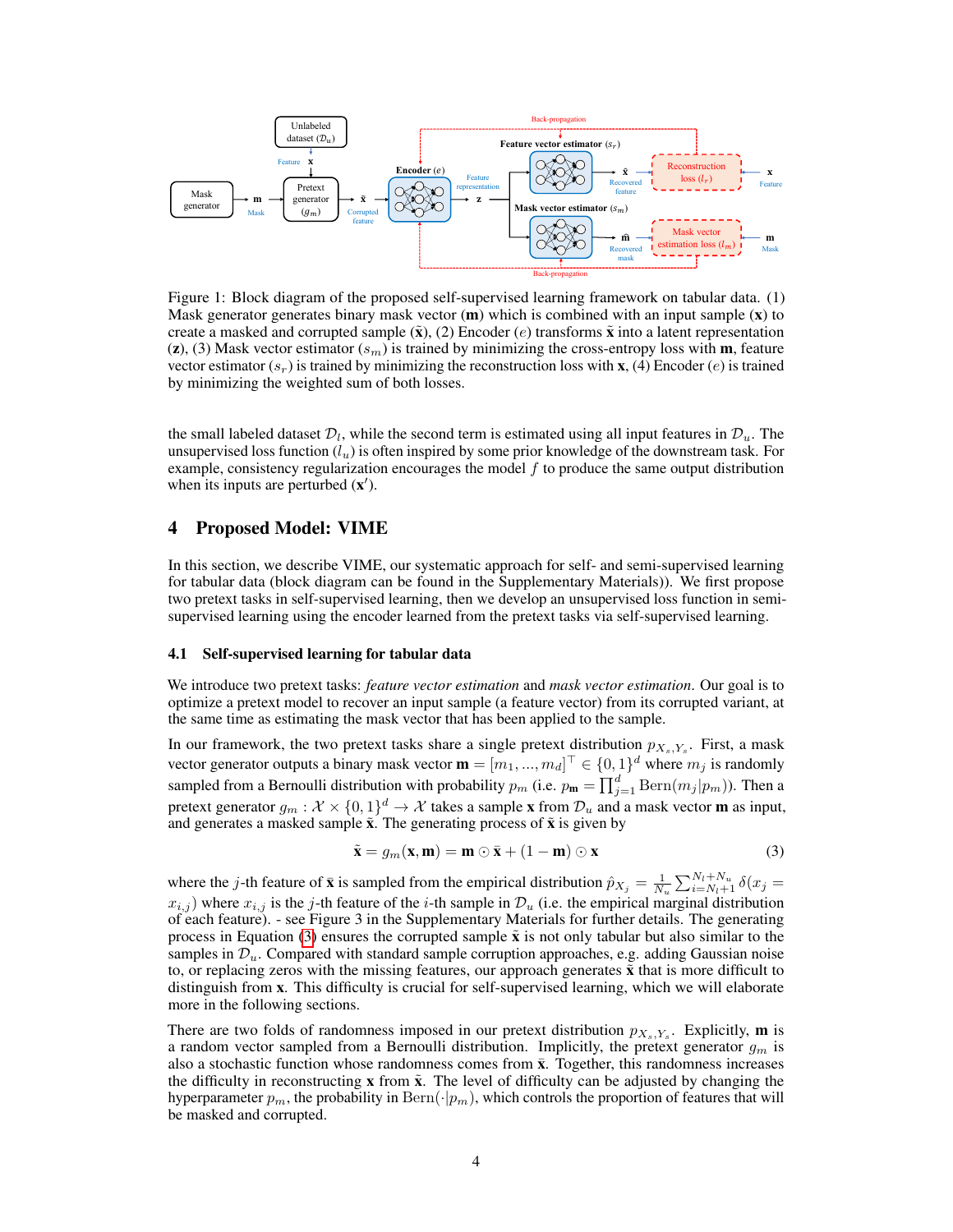Following the convention of self-supervised learning, the encoder  $e$  first transforms the masked and corrupted sample  $\tilde{\mathbf{x}}$  to a representation **z**, then a pretext predictive model will be introduced to recover the original sample x from z. Arguably, this is a more challenging task than existing pretext tasks, such as correcting the rotation of images or recolorizing a grayscale image. A rotated or grayscale image still contains some information about the original features. In contrast, masking completely removes some of the features from **x** and replaces them with a noise sample  $\bar{x}$  of which each feature may come from a different random sample in  $\mathcal{D}_u$ . The resulting sample  $\tilde{\mathbf{x}}$  may not contain any information about the missing features and even hard to identify which features are missing. To solve such a challenging task, we first divide it into two sub-tasks (pretext tasks):

(1) *Mask vector estimation*: predict *which* features have been masked;

(2) *Feature vector estimation*: predict the values of the features that have been corrupted.

We introduce a separate pretext predictive model for each pretext task. Both models operate on top of the representation  $z$  given by the encoder  $e$  and try to estimate  $m$  and  $x$  collaboratively. The two models and their functions are,

- Mask vector estimator,  $s_m : \mathcal{Z} \to [0,1]^d$ , takes z as input and outputs a vector m̂ to predict which features of  $\tilde{\mathbf{x}}$  have been replaced by a noisy counterpart (i.e.,  $\mathbf{m}$ );
- Feature vector estimator,  $s_r : \mathcal{Z} \to \mathcal{X}$ , takes z as input and returns  $\hat{\mathbf{x}}$ , an estimate of the original sample x.

The encoder e and the pretext predictive models (in our case, the two estimators  $s_m$  and  $s_r$ ) are trained jointly in the following optimization problem,

$$
\min_{e,s_m,s_r} \mathbb{E}_{\mathbf{x} \sim p_X, \mathbf{m} \sim p_\mathbf{m}, \tilde{\mathbf{x}} \sim g_m(\mathbf{x}, \mathbf{m})} \left[ l_m(\mathbf{m}, \hat{\mathbf{m}}) + \alpha \cdot l_r(\mathbf{x}, \hat{\mathbf{x}}) \right]
$$
(4)

where  $\hat{\mathbf{m}} = (s_m \circ e)(\tilde{\mathbf{x}})$  and  $\hat{\mathbf{x}} = (s_r \circ e)(\tilde{\mathbf{x}})$ . The first loss function  $l_m$  is the sum of the binary cross-entropy losses for each dimension of the mask vector<sup>[2](#page-4-0)</sup>:

$$
l_m(\mathbf{m}, \hat{\mathbf{m}}) = -\frac{1}{d} \Big[ \sum_{j=1}^d m_j \log \big[ (s_m \circ e)_j(\tilde{\mathbf{x}}) \big] + (1 - m_j) \log \big[ 1 - (s_m \circ e)_j(\tilde{\mathbf{x}}) \big] \Big],\tag{5}
$$

and the second loss function  $l_r$  is the reconstruction loss,

<span id="page-4-1"></span>
$$
l_r(\mathbf{x}, \hat{\mathbf{x}}) = \frac{1}{d} \Big[ \sum_{j=1}^d (x_j - (s_r \circ e)_j(\tilde{\mathbf{x}}))^2 \Big].
$$
 (6)

 $\alpha$  adjusts the trade-off between the two losses. For categorical variables, we modified Equation [6](#page-4-1) to cross-entropy loss. Figure [1](#page-3-1) illustrates our entire self-supervised learning framework.

What has the encoder learned? These two loss functions share the encoder  $e$ . It is the only part we will utilize in the downstream tasks. To understand how the encoder is going to benefit these downstream tasks, we consider what the encoder must be able to do to solve our pretext tasks. We make the following intuitive observation: it is important for e to capture *the correlation among the features* of **x** and output some latent representations **z** that can recover **x**. In this case,  $s_m$  can identify the masked features from the inconsistency between feature values, and  $s_r$  can impute the masked features by learning from the correlated non-masked features. For instance, if the value of a feature is very different from its correlated features, this feature is likely masked and corrupted. We note that correlations are also learned in other self-supervised learning frameworks, e.g. spatial correlations in rotated images and autocorrelations between future and previous words. Our framework is novel in learning the correlations for tabular data whose correlation structure is less obvious than in images or language. The learned representation that captures the correlation across different parts of the object, regardless of the object type (e.g. language, image or tabular data), is an informative input for the various downstream tasks.

#### 4.2 Semi-supervised learning for tabular data

We now show how the encoder function  $e$  from the previous subsection can be used in semi-supervised learning. Our framework of semi-supervised learning follows the structure as given in Section [3.](#page-2-0) Let

<span id="page-4-0"></span><sup>&</sup>lt;sup>2</sup>Subscript *j* represents the *j*-th element of the vector.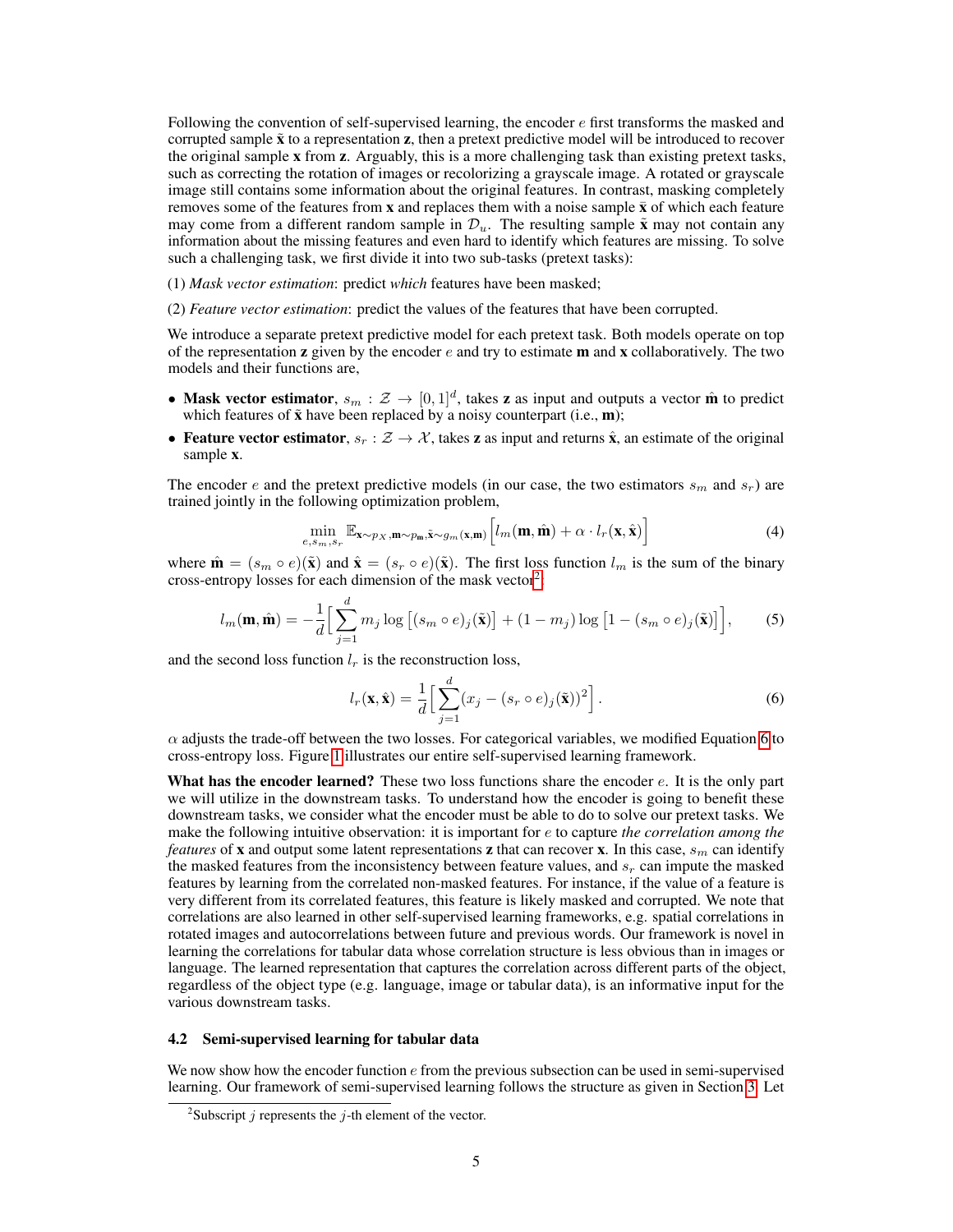<span id="page-5-1"></span>

Figure 2: Block diagram of the proposed semi-supervised learning framework on tabular data. For an unlabeled sample x in  $\mathcal{D}_u$ , (1) Mask generator generates K-number of mask vectors and combine each of them with x to generate the corrupted samples  $\tilde{\mathbf{x}}_k$ ,  $k = 1, ..., K$  via pretext generator  $(g_m)$ , (2) Encoder (e) transforms these corrupted samples into latent representations  $z_k$ ,  $k = 1, ..., K$  as K different augmented samples, (3) Predictive model is trained by minimizing the supervised loss on  $(\mathbf{x}, y)$  in  $\mathcal{D}_l$  and the consistency loss on the augmented samples  $(\mathbf{z}_k, k = 1, ..., K)$  jointly. The block diagram of the proposed self- and semi-supervised learning frameworks on exemplary tabular data can be found in the Supplementary Materials (Figure 2).

 $f_e = f \circ e$  and  $\hat{y} = f_e(\mathbf{x})$ . We train the predictive model f by minimizing the objective function,

<span id="page-5-2"></span><span id="page-5-0"></span>
$$
\mathcal{L}_{final} = \mathcal{L}_s + \beta \cdot \mathcal{L}_u \,. \tag{7}
$$

The supervised loss  $\mathcal{L}_s$  is given by

$$
\mathcal{L}_s = \mathbb{E}_{(\mathbf{x}, y) \sim p_{XY}} \left[ l_s(y, f_e(\mathbf{x})) \right], \tag{8}
$$

where  $l_s$  is the standard supervised loss function, e.g. mean squared error for regression or categorical cross-entropy for classification. The unsupervised (consistency) loss  $\mathcal{L}_u$  is defined between original samples  $(x)$  and their reconstructions from corrupted and masked samples  $(\tilde{x})$ ,

$$
\mathcal{L}_u = \mathbb{E}_{\mathbf{x} \sim p_X, \mathbf{m} \sim p_{\mathbf{m}}, \tilde{\mathbf{x}} \sim g_m(\mathbf{x}, \mathbf{m})} \left[ \left( f_e(\tilde{\mathbf{x}}) - f_e(\mathbf{x}) \right)^2 \right]. \tag{9}
$$

Our consistency loss is inspired by the idea in consistency regularizer: encouraging the predictive model  $f$  to return the similar output distribution when its inputs are perturbed. However, the perturbation in our framework is learned through our self-supervised framework while in the previous works, the perturbation is from a manually chosen distribution, such as rotation.

For a fixed sample x, the inner expectation in Equation [\(9\)](#page-5-0) is taken with respect to  $p_m$  and  $g_m(\mathbf{x}, \mathbf{m})$ and could be interpreted as the variance of the predictions of corrupted and masked samples.  $\beta$ is another hyper-parameter to adjust the supervised loss  $\mathcal{L}_s$  and the consistency loss  $\mathcal{L}_u$ . In each iteration of training, for each sample  $\mathbf{x} \in \mathcal{D}_u$  in the batch, we create K augmented samples  $\tilde{\mathbf{x}}_1, ...,$  $\tilde{\mathbf{x}}_K$  by repeating the operation in Equation [\(3\)](#page-3-0) K times. Every time the sample  $\mathbf{x} \in \mathcal{D}_u$  is used in a batch, we recreate these augmented samples. The stochastic approximation of  $\mathcal{L}_u$  is given as

$$
\hat{\mathcal{L}}_u = \frac{1}{N_b K} \sum_{i=1}^{N_b} \sum_{k=1}^{K} \left[ \left( f_e(\tilde{\mathbf{x}}_{i,k}) - f_e(\mathbf{x}_i) \right)^2 \right] = \frac{1}{N_b K} \sum_{i=1}^{N_b} \sum_{k=1}^{K} \left[ \left( f(\mathbf{z}_{i,k}) - f(\mathbf{z}_i) \right)^2 \right] \tag{10}
$$

where  $N_b$  is the batch size. During training, the predictive model f is regularized to make similar predictions on  $z_i$  and  $z_{i,k}$ ,  $k = 1, ..., K$ . After training f, the output for a new test sample  $x^t$  is given by  $\hat{y} = f_e(\mathbf{x}^t)$ . Figure [2](#page-5-1) illustrates the entire procedure of the proposed semi-supervised framework on tabular data with a pre-trained encoder.

## 5 Experiments

In this section, we conduct a series of experiments to demonstrate the efficacy of our framework (VIME) on several tabular datasets from different application domains, including genomics and clinical data. We use Min-max scaler to normalize the data between 0 and 1. For self-supervised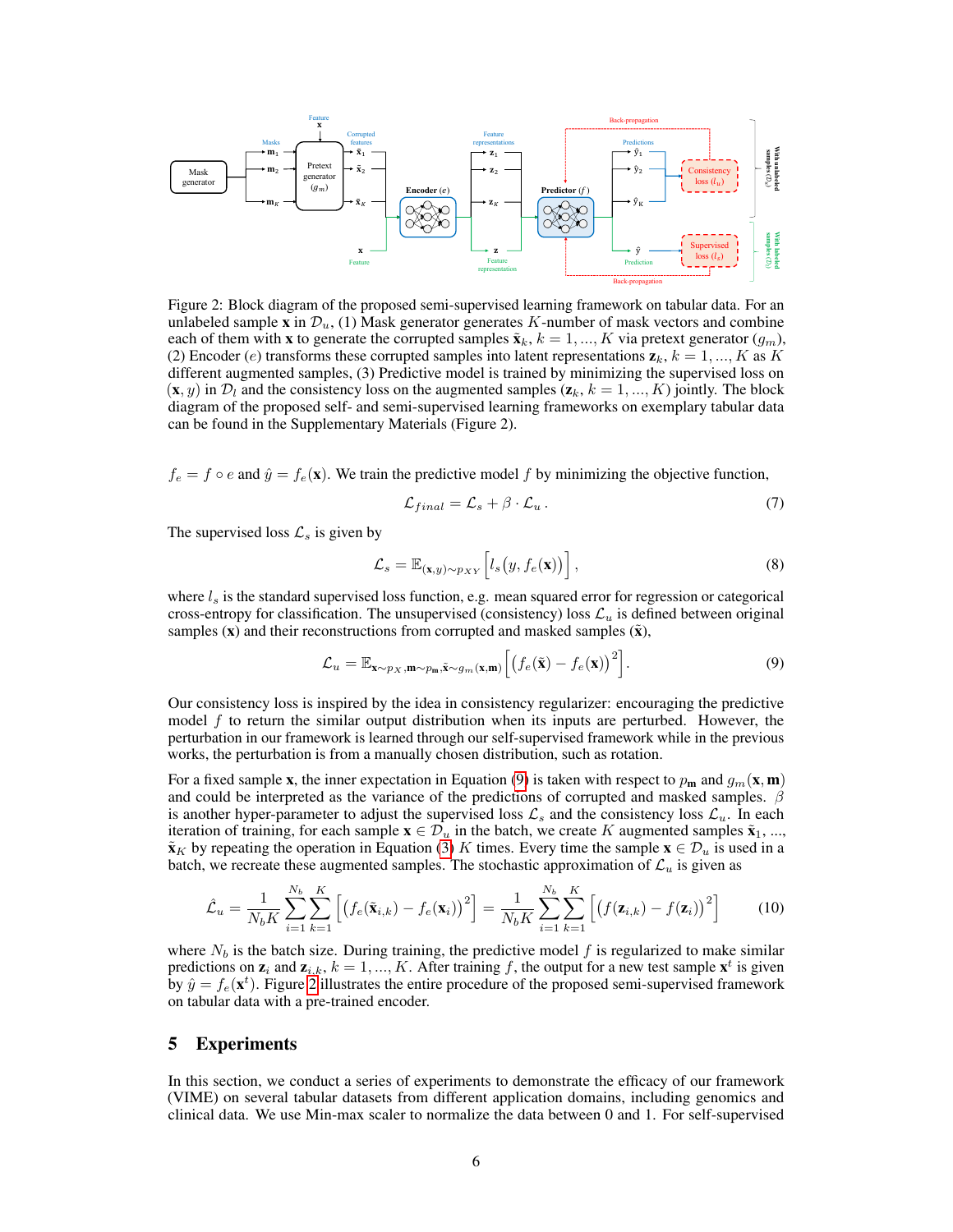learning, we compare VIME against two benchmarks, Denoising auto-encoder (DAE) [\[21\]](#page-10-4) and Context Encoder [\[22\]](#page-10-5). For semi-supervised learning, we use the data augmentation method MixUp [\[10\]](#page-9-9) as the main benchmark. We exclude self- and semi-supervised learning benchmarks that are applicable only to image or language data. As a baseline, we also include supervised learning benchmarks. Additional results with more baselines can be found in the Supplementary Materials. In the experiments, self- and semi-supervised learning methods use both labeled data and unlabeled data, while the supervised learning methods only use the labeled data. Implementation details and sensitivity analyses on three hyperparameters  $(p_m, \alpha, \beta)$  can be found in the Supplementary Materials (Section 5  $\&$  6). The implementation of VIME can be found at <https://bitbucket.org/mvdschaar/mlforhealthlabpub/src/master/alg/vime/> and at <https://github.com/jsyoon0823/VIME>.

#### 5.1 Genomics data: Genome-wide polygenic scoring

In this subsection, we evaluate the methods on a large genomics dataset from UK Biobank consisting of around 400,000 individuals' genomics information (SNPs) and 6 corresponding blood cell traits: (1) Mean Reticulocyte Volume (MRV), (2) Mean Platelet Volume (MPV), (3) Mean Cell Hemoglobin (MCH), (4) Reticulocyte Fraction of Red Cells (RET), (5) Plateletcrit (PCT), and (6) Monocyte Percentage of White Cells (MONO). The features of the dataset consist of around 700 SNPs (after the standard p-values filtering process), where each SNP, taking value in  $\{0, 1, 2\}$ , is treated as a categorical variable (with three categories). Here, we have 6 different blood cell traits to predict, and we treat each of them as an independent prediction task (selected SNPs are different across different blood cell traits). Detailed data descriptions are provided in the Supplementary Materials (Section 2). Note that all the variables are categorical features.

To test the effectiveness of self- and semi-supervised learning in the small labeled data setting, VIME and benchmarks are tasked to predict the 6 blood cell traits while we gradually increase the number of labeled data points from 1,000 to 100,000 samples while using the remaining data as unlabeled data (more than 300,000 samples). We use a linear model (Elastic Net [\[34\]](#page-10-17)) as the predictive model due to their superior performance in comparison to other non-linear models such as multi-layer perceptron and random forests [\[35\]](#page-10-18) on genomics datasets.

<span id="page-6-0"></span>

Figure 3: MSE performances on 6 different blood cell traits across different sizes of the labeled genomics dataset (lower the better). Note that x-axis is a log-scale.

In Figure [3,](#page-6-0) we show the MSE performance (y-axis) against the number of labeled data points (x-axis, in log scale) increasing from 1,000 to 10,000<sup>[3](#page-6-1)</sup>. The proposed model (VIME) outperforms all the benchmarks, including purely supervised method ElasticNet, the self-supervised method Context Encoder and the semi-supervised method MixUp. In fact, in many cases VIME shows similar

<span id="page-6-1"></span> $3$ The performances for 10,000 to 100,000 range can be found in the Supplementary Materials (Section 3)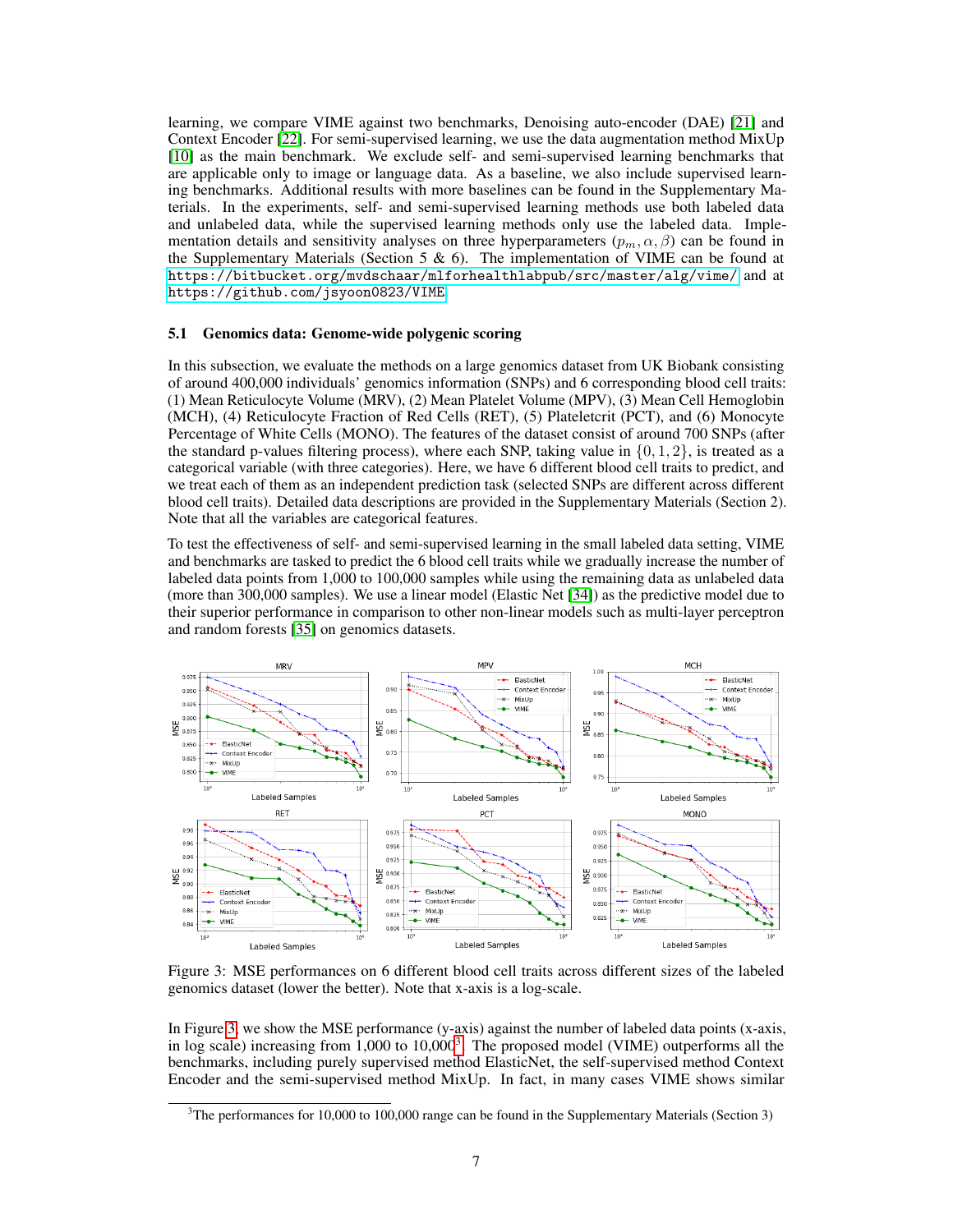performances to the benchmarks even when it has access to only half as many labeled data points (as the benchmarks).

#### 5.2 Clinical data: Patient treatment prediction

In this subsection, we evaluate the methods on clinical data, using the UK and US prostate cancer datasets (from Prostate Cancer UK and [SEER](#page-0-1) datasets, respectively). The features consist of patients' clinical information (e.g. age, grade, stage, Gleason scores) - total 28 features. We predict 2 possible treatments of UK prostate cancer patients (1) Hormone therapy (whether the patients got hormone therapy), (2) Radical therapy (whether the patient got radical therapy). Both tasks are binary classification. In the UK prostate cancer dataset, we only have around 10,000 labeled patients samples. The US prostate cancer dataset contains more than 200,000 unlabeled patients samples, twenty times bigger than the labeled UK dataset. We use 50% of the UK dataset (as the labeled data) and the entire US dataset (as the unlabeled data) for training, with the remainder of the UK data being used as the testing set. We also test three popular supervised learning models: Logistic Regression, a 2-layer Multi-layer Perceptron and XGBoost.

Table [1](#page-7-0) shows that VIME results in the best prediction performance, outperforming the benchmarks. More importantly, VIME is the only self- or semi-supervised learning framework that significantly outperforms supervised learning models. These results shed light on the unique advantage of using VIME in leveraging a large unlabeled tabular dataset (e.g. the US dataset) to strengthen a model's predictive power. Here we also demonstrate that VIME can perform well even when there exists a distribution shift between the UK labeled data and the US unlabeled data (see the Supplementary Materials (Section 2) for further details).

| Type    | Models                                                      | Hormone                                                     | Radical                                                     |
|---------|-------------------------------------------------------------|-------------------------------------------------------------|-------------------------------------------------------------|
| SL.     | Logistic Regression<br>2-layer Perceptron<br><b>XGBoost</b> | $.8371 \pm .0013$<br>$.8351 \pm .0023$<br>$.8423 \pm .0018$ | $.8036 \pm .0015$<br>$.8146 \pm .0022$<br>$.8166 \pm .0011$ |
| Self-SL | DAE.<br><b>Context Encoder</b>                              | $.8335 \pm .0049$<br>$.8308 \pm .0051$                      | $.8144 \pm .0061$<br>$.8134 \pm .0066$                      |
| Semi-SL | MixUp                                                       | $.8448 {\pm} .0021$                                         | $.8214 \pm .0029$                                           |
| VIME    |                                                             | $.8602 {\pm} .0029$                                         | $.8391 {\pm} .0021$                                         |

<span id="page-7-0"></span>Table 1: AUROC Performances of patient treatment predictions on Hormone and Radical therapy (higher the better). (Mean  $\pm$  Standard deviations are computed over 10 runs)

#### <span id="page-7-1"></span>5.3 Public tabular data

To further verify the generalizability and allow for reproducibility of our results, we compare VIME with the benchmarks using three public tabular datasets: MNIST (interpreted as a tabular data with 784 features), [UCI Income](#page-0-1) and [UCI Blog.](#page-0-1) We use 10% of the data as labeled data, and the 90% of the remaining data as unlabeled data. Prediction accuracy on a separate testing set is used as the metric for all three datasets. As shown in Table [2](#page-8-0) (Type - Supervised models, Self-supervised models, Semi-supervised models and VIME), VIME achieves the best accuracy regardless of the application domains. These results further confirm the superiority of VIME in a diverse range of tabular datasets.

### 5.4 Ablation study

In this section, we conduct an ablation study to analyze the performance gain of each component in VIME on the tabular datasets introduced in Section [5.3.](#page-7-1) We define three variants of VIME:

• Supervised only: Exclude both self- and semi-supervised learning parts (i.e. 2-layer perceptron)

• Semi-SL only: Exclude self-supervised learning part (i.e. remove the encoder in Figure [2\)](#page-5-1)

• Self-SL only: Exclude semi-supervised learning part (i.e.  $\beta = 0$ ). More specifically, we first train the encoder via self-supervised learning. Then, we train the predictive model with loss function (in Equation [\(7\)](#page-5-2) with  $\beta = 0$  (only utilizing the labeled data).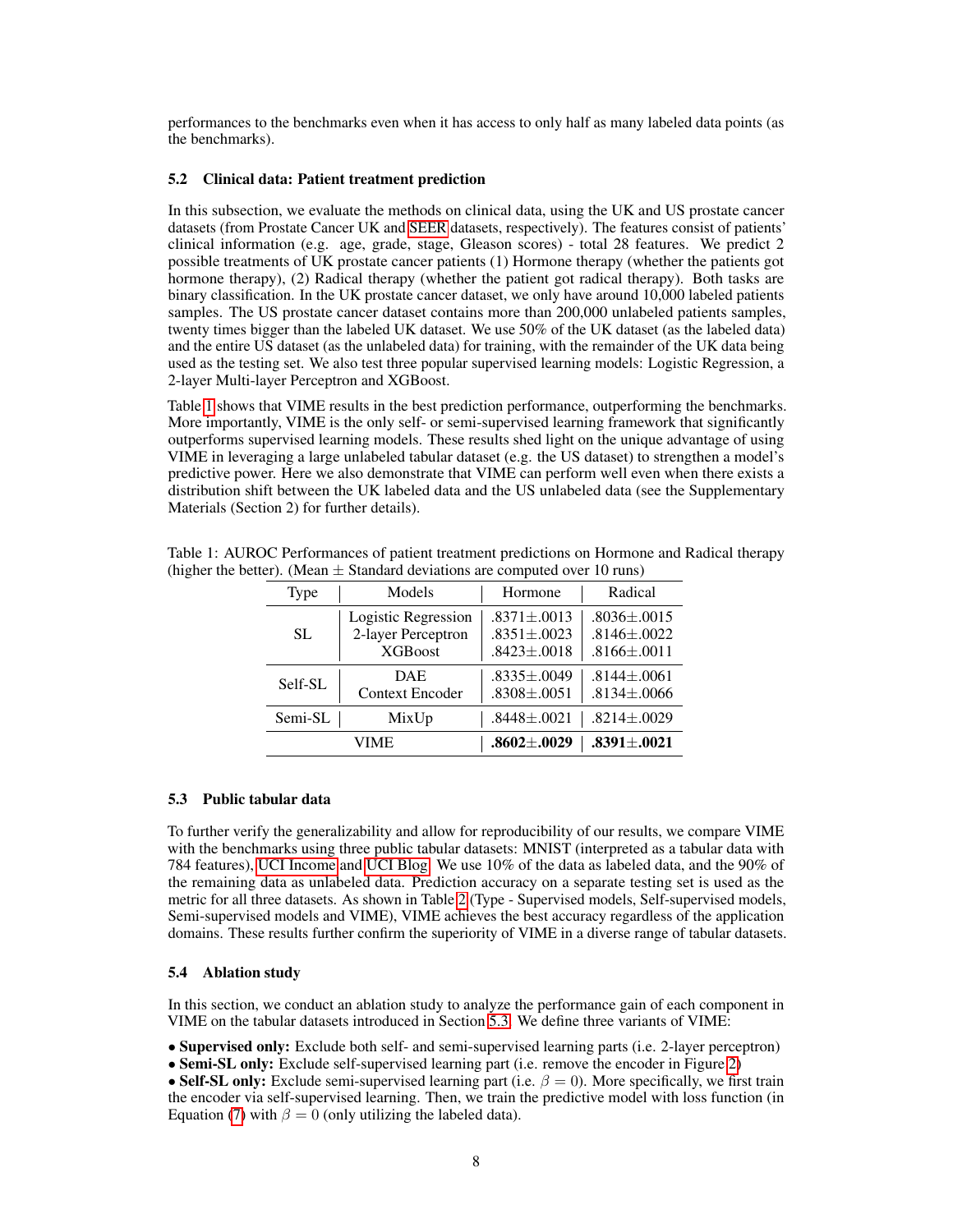| Type                          | Models                 | Income              | <b>MNIST</b>      | Blog              |
|-------------------------------|------------------------|---------------------|-------------------|-------------------|
| <b>Supervised models</b>      | Logistic Regression    | $.8425 \pm .0013$   | $.8989 + .0023$   | $.6915 \pm .0029$ |
|                               | 2-layer Perceptron     | $.8520 \pm .0023$   | $.9387 \pm .0014$ | $.7972 \pm .0058$ |
|                               | <b>XGBoost</b>         | $.8623 \pm .0021$   | $.9413 \pm .0026$ | $.7975 \pm .0030$ |
| <b>Self-supervised models</b> | <b>DAE</b>             | $.8578 + .0028$     | $.9431 \pm .0032$ | $.8001 \pm .0039$ |
|                               | <b>Context Encoder</b> | $.8611 \pm .0027$   | $.9455 \pm .0048$ | $.8033 \pm .0051$ |
| Semi-supervised models        | MixUp                  | $.8701 \pm .0021$   | $.9461 \pm .0023$ | $.8088 \pm .0038$ |
| <b>Variants of VIME</b>       | Supervised only        | $.8520 \pm .0023$   | $.9387 \pm .0014$ | $.7972 \pm .0058$ |
|                               | Self-SL only           | $.8599 + .0026$     | $.9406 \pm .0019$ | $.8147 \pm .0037$ |
|                               | Semi-SL only           | $.8771 \pm .0031$   | $.9548 \pm .0023$ | $.8361 \pm .0041$ |
| VIME                          | $.8804 {\pm} .0030$    | $.9577 {\pm} .0022$ | $.8389 \pm .0044$ |                   |

<span id="page-8-0"></span>Table 2: Prediction accuracy of the methods on UCI Income, MNIST and UCI Blog datasets (Mean  $\pm$  Std are computed over 10 runs).

Table [2](#page-8-0) (Type - Variants of VIME and VIME) shows that both Self-SL only and Semi-SL only show performance gains compared with **Supervised only**, and VIME is always better than its variants. Every component in VIME can improve the performance of a predictive model, and the best performance is achieved when they work collaboratively in our unified framework. We note that Self-SL only leads to a larger performance drop than Semi-SL only because in the former the predictive model is trained solely on a small labeled dataset without the unsupervised loss function  $\mathcal{L}_u$ , while in the latter the predictive model is trained via minimizing both losses but without the encoder. Additional ablation study can be found in the Supplementary Materials.

## 6 Discussions: Why does the proposed model (VIME) need for tabular data?

Image and tabular data are very different. The spatial correlations between pixels in images or the sequential correlations between words in text data are well-known and consistent across different datasets. By contrast, the correlation structure among features in tabular data is unknown and varies across different datasets. In other words, there is no "common" correlation structure in tabular data (unlike in image and text data). This makes the self- and semi-supervised learning in tabular data more challenging. Note that promising methods for image domain do not guarantee the favorable results on tabular domain (vice versa). Also, most augmentations and pretext tasks used in image data are not applicable to tabular data; because they directly utilize the spatial relationship of the image for augmentation (e.g., rotation) and pretext tasks (e.g., jigsaw puzzle and colorization). To transfer the successes of self- and semi-supervised learning from image to tabular domains, proposing applicable and proper pretext tasks and augmentations for tabular data (our main novelty) is critical. Note that better augmentations and pretext tasks can *significantly* improve self- and semi-supervised learning performances.

## Broader Impact

Tabular data is the most common data type in the real-world. Most databases include tabular data such as demographic information in medical and finance datasets and SNPs in genomic datasets. However, the tremendous successes in deep learning (especially in image and language domains) has not yet been fully extended to the tabular domain. Still, in the tabular domain, ensembles of decision trees achieve the state-of-the-art performance. If we can efficiently extend the successful deep learning methodologies from images and language to tabular data, the application of machine learning in the real-world can be greatly extended. This paper takes a step in this direction for selfand semi-supervised learning frameworks which recently have achieved significant successes in images and language. In addition, the proposed tabular data augmentation and representation learning methodologies can be utilized in various fields such as tabular data encoding, balancing the labels of tabular data, and missing data imputation.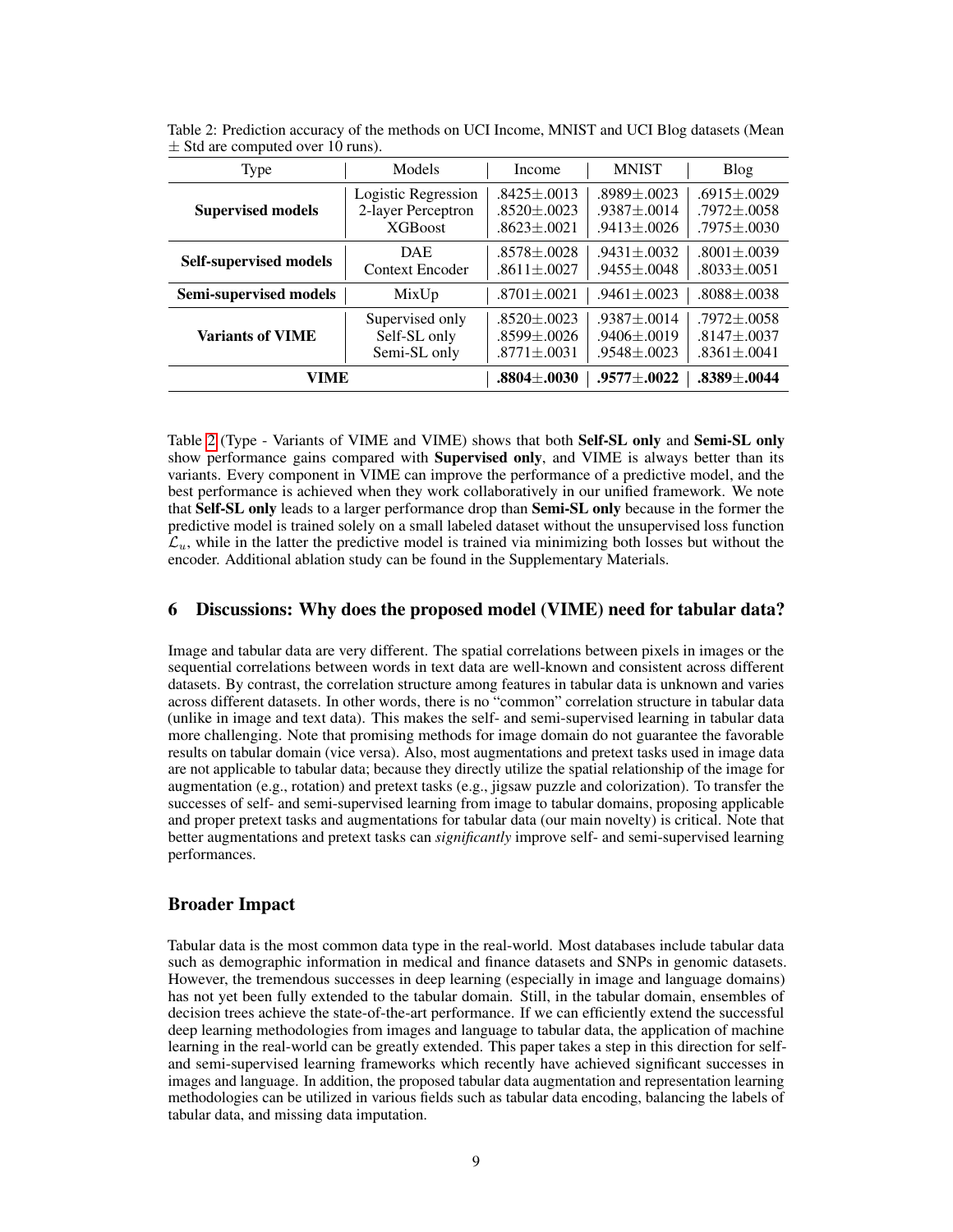## Acknowledgements and Funding Sources

The authors would like to thank the reviewers for their helpful comments. This work was supported by the National Science Foundation (NSF grant 1722516), the US Office of Naval Research (ONR), and GlaxoSmithKline (GSK).

#### References

- <span id="page-9-0"></span>[1] Kaiming He, Xiangyu Zhang, Shaoqing Ren, and Jian Sun. Deep residual learning for image recognition. In *Proceedings of the IEEE conference on computer vision and pattern recognition*, pages 770–778, 2016.
- <span id="page-9-1"></span>[2] Kaiming He, Georgia Gkioxari, Piotr Dollár, and Ross Girshick. Mask r-cnn. In *Proceedings of the IEEE international conference on computer vision*, pages 2961–2969, 2017.
- <span id="page-9-2"></span>[3] Ashish Vaswani, Noam Shazeer, Niki Parmar, Jakob Uszkoreit, Llion Jones, Aidan N Gomez, Łukasz Kaiser, and Illia Polosukhin. Attention is all you need. In *Advances in neural information processing systems*, pages 5998–6008, 2017.
- <span id="page-9-3"></span>[4] Jia Deng, Wei Dong, Richard Socher, Li-Jia Li, Kai Li, and Li Fei-Fei. Imagenet: A largescale hierarchical image database. In *2009 IEEE conference on computer vision and pattern recognition*, pages 248–255. Ieee, 2009.
- <span id="page-9-4"></span>[5] Mark Peplow. The 100 000 genomes project. *Bmj*, 353:i1757, 2016.
- <span id="page-9-5"></span>[6] Jacob Devlin, Ming-Wei Chang, Kenton Lee, and Kristina Toutanova. Bert: Pre-training of deep bidirectional transformers for language understanding. *arXiv preprint arXiv:1810.04805*, 2018.
- <span id="page-9-6"></span>[7] Spyros Gidaris, Praveer Singh, and Nikos Komodakis. Unsupervised representation learning by predicting image rotations. *arXiv preprint arXiv:1803.07728*, 2018.
- <span id="page-9-7"></span>[8] Mehdi Noroozi and Paolo Favaro. Unsupervised learning of visual representations by solving jigsaw puzzles. In *European Conference on Computer Vision*, pages 69–84. Springer, 2016.
- <span id="page-9-8"></span>[9] Richard Zhang, Phillip Isola, and Alexei A Efros. Colorful image colorization. In *European conference on computer vision*, pages 649–666. Springer, 2016.
- <span id="page-9-9"></span>[10] Hongyi Zhang, Moustapha Cisse, Yann N Dauphin, and David Lopez-Paz. mixup: Beyond empirical risk minimization. *arXiv preprint arXiv:1710.09412*, 2017.
- <span id="page-9-10"></span>[11] Alexey Dosovitskiy, Philipp Fischer, Jost Tobias Springenberg, Martin Riedmiller, and Thomas Brox. Discriminative unsupervised feature learning with exemplar convolutional neural networks. *IEEE transactions on pattern analysis and machine intelligence*, 38(9):1734–1747, 2015.
- <span id="page-9-11"></span>[12] Carl Doersch, Abhinav Gupta, and Alexei A Efros. Unsupervised visual representation learning by context prediction. In *Proceedings of the IEEE International Conference on Computer Vision*, pages 1422–1430, 2015.
- <span id="page-9-12"></span>[13] Samuli Laine, Tero Karras, Jaakko Lehtinen, and Timo Aila. High-quality self-supervised deep image denoising. In *Advances in Neural Information Processing Systems*, pages 6968–6978, 2019.
- <span id="page-9-13"></span>[14] Yue Wang and Justin M Solomon. Prnet: Self-supervised learning for partial-to-partial registration. In *Advances in Neural Information Processing Systems*, pages 8812–8824, 2019.
- <span id="page-9-14"></span>[15] Aaron van den Oord, Yazhe Li, and Oriol Vinyals. Representation learning with contrastive predictive coding. *arXiv preprint arXiv:1807.03748*, 2018.
- <span id="page-9-15"></span>[16] Olivier J Hénaff, Ali Razavi, Carl Doersch, SM Eslami, and Aaron van den Oord. Data-efficient image recognition with contrastive predictive coding. *arXiv preprint arXiv:1905.09272*, 2019.